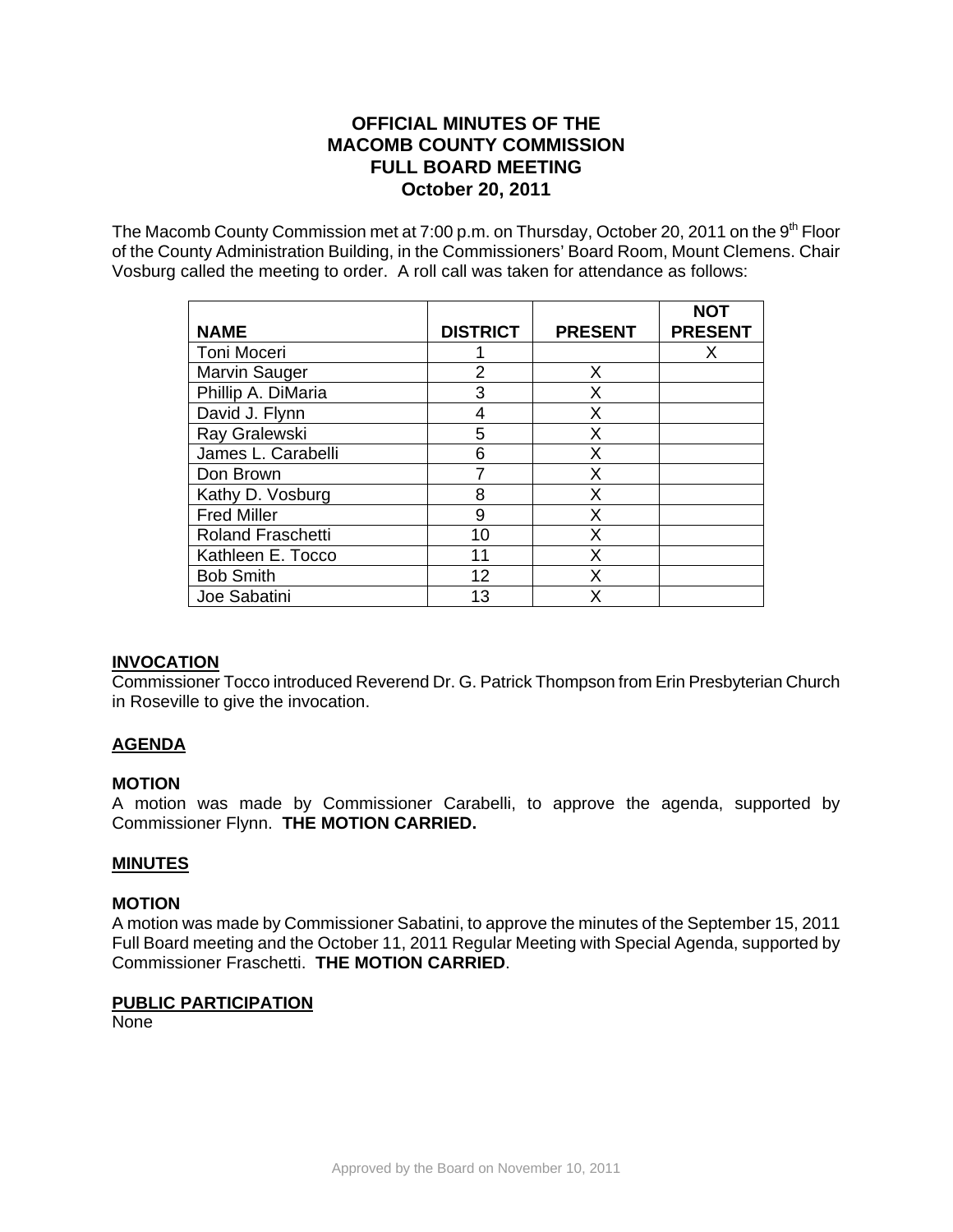# *COMMITTEE REPORTS*

### **FINANCE COMMITTEE MEETING – October 18, 2011**

The clerk read the recommendations from the Finance Committee and a motion was made by Chair Brown, supported by Vice-Chair Miller, to adopt the committee recommendations:

Commissioner Brown asked to separate item #6. There were **NO** objections.

- **R11-070** Concur in the request of the County Executive and approve a special one-time appropriation of \$50,000 for the drinking water monitoring system with funding to come from the general fund; further, a copy of this Board of Commissioners' action is directed to be delivered forthwith to the Office of the County Executive.
- **R11-071** Adopt a county drain debt requirement of .0050 mills for inclusion on the December, 2011 millage levy; further, a copy of this Board of Commissioners' action is directed to be delivered forthwith to the Office of the County Executive.
- **R11-072** Adopt a veterans' service millage rate of .0400 mill, less any millage reduction required by the Headlee roll back factor, for inclusion on the December, 2011 millage levy; further, a copy of this Board of Commissioners' action is directed to be delivered forthwith to the Office of the County Executive.
- **R11-073** Approve the 2011 apportionment report; further, a copy of this Board of Commissioners' action is directed to be delivered forthwith to the Office of the County Executive.
- **R11-074** Authorize the Clerk/Register of Deeds to help veterans receive the recognition from area businesses that they deserve by offering veteran photo ID cards and charge a fee not to exceed \$10 per card for the service; the revenue shall be credited to the county clerk when considering budget cuts; further, a copy of this Board of Commissioners' action is directed to be delivered forthwith to the Office of the County Executive.

#### **THE MOTION CARRIED.**

#### **SEPARATED MOTION**

**R11-075** Concur in the Clerk/Register of Deeds recommendation to implement an enhanced search real estate "super index" consumer protection system that will improve the way public real estate records may be accessed and increase the ability to detect fraud, at a one-time cost not to exceed \$330,006.72 and an annual cost not to exceed \$37,000, or \$0.08 per document plus \$25,000; funding is available in the Register of Deeds automation fund; further, a copy of this Board of Commissioners' action is directed to be delivered forthwith to the Office of the County Executive. **(Record NO votes for Brown, Carabelli and Vosburg)**

#### **THE MOTION CARRIED.**

#### **BOARD OPERATIONS COMMITTEE – October 19, 2011**

The clerk read the recommendation from the Board Operations Committee and a motion was made by Chair Tocco, supported by Vice-Chair Carabelli, to adopt the committee recommendation: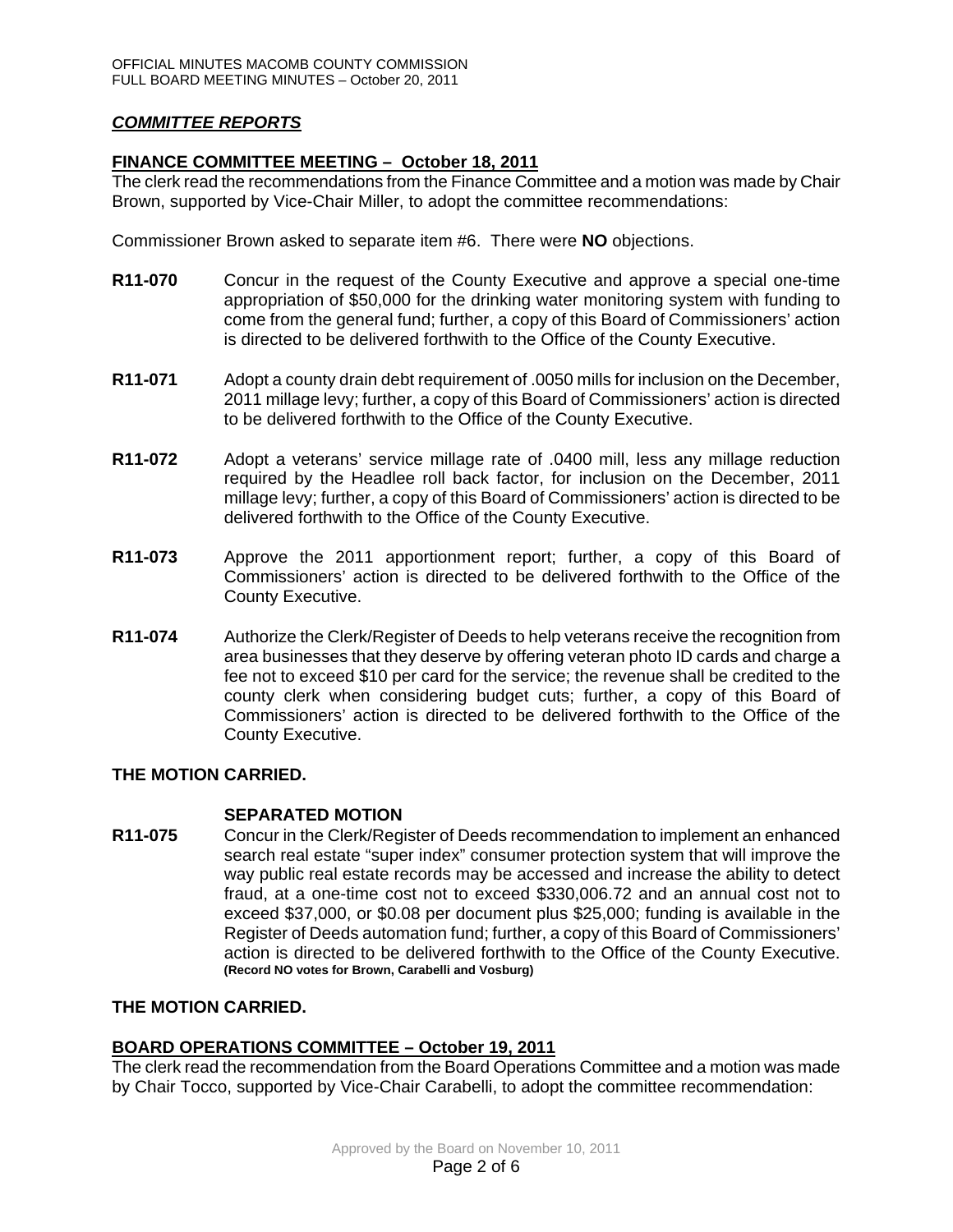**R11-076** Direct the Board's independent counsel to draft a memorandum regarding the Governmental Consultant Services, Inc. (GCSI) contract and advise the Board on their options; further, a copy of this Board of Commissioners' action is directed to be delivered forthwith to the Office of the County Executive.

### **THE MOTION CARRIED.**

### **CORRESPONDENCE FROM EXECUTIVE**

None

### **RESOLUTIONS**

#### **MOTION**

A motion was made by Commissioner DiMaria, to adopt the following Resolution, supported by Commissioner Tocco.

Commissioner Carabelli asked to separate resolution #11-23. There were **NO** objections.

Res. No. 11-22 To Memorialize the United States Congress to Support Full Funding for the F-35 Joint Strike Fighter, (offered by Chair; recommended by Board Operations Committee on 10/19/11)

### **THE MOTION CARRIED.**

### **SEPARATED RESOLUTION**

Res. No. 11-23 Require submission of County Contracts for review and action (offered by Board Chair; recommended by Board Operations Committee on 10/19/11)

#### **MOTION TO AMEND**

A motion was made by Commissioner Carabelli, to amend the last paragraph to insert **"\$15,000 and above"** after the word "contracts", supported by Commissioner Flynn.

**THE AMENDED MOTION CARRIED.** (Record Fraschetti **NO** vote)

**THE MOTION AS AMENDED CARRIED.** (Record Fraschetti **NO** vote)

#### **PROCLAMATIONS**

#### **MOTION**

A motion was made by Commissioner DiMaria, to adopt the following Proclamations in their entirety, supported by Commissioner Sauger.

- Proc. No. 11-13 Commending Giovanni Evola as Lodge Figli Della Sicilia 2011 Man of the Year (offered by Carabelli, Fraschetti and Miller; recommended by Special Finance Committee on 09/27/11)
- Proc. No. 11-14 Commending Lodge Figli Della Sicilia No. 227 on Their 75<sup>th</sup> Annual Banquet, (offered by Carabelli; recommended by Special Finance Committee on 09/27/11)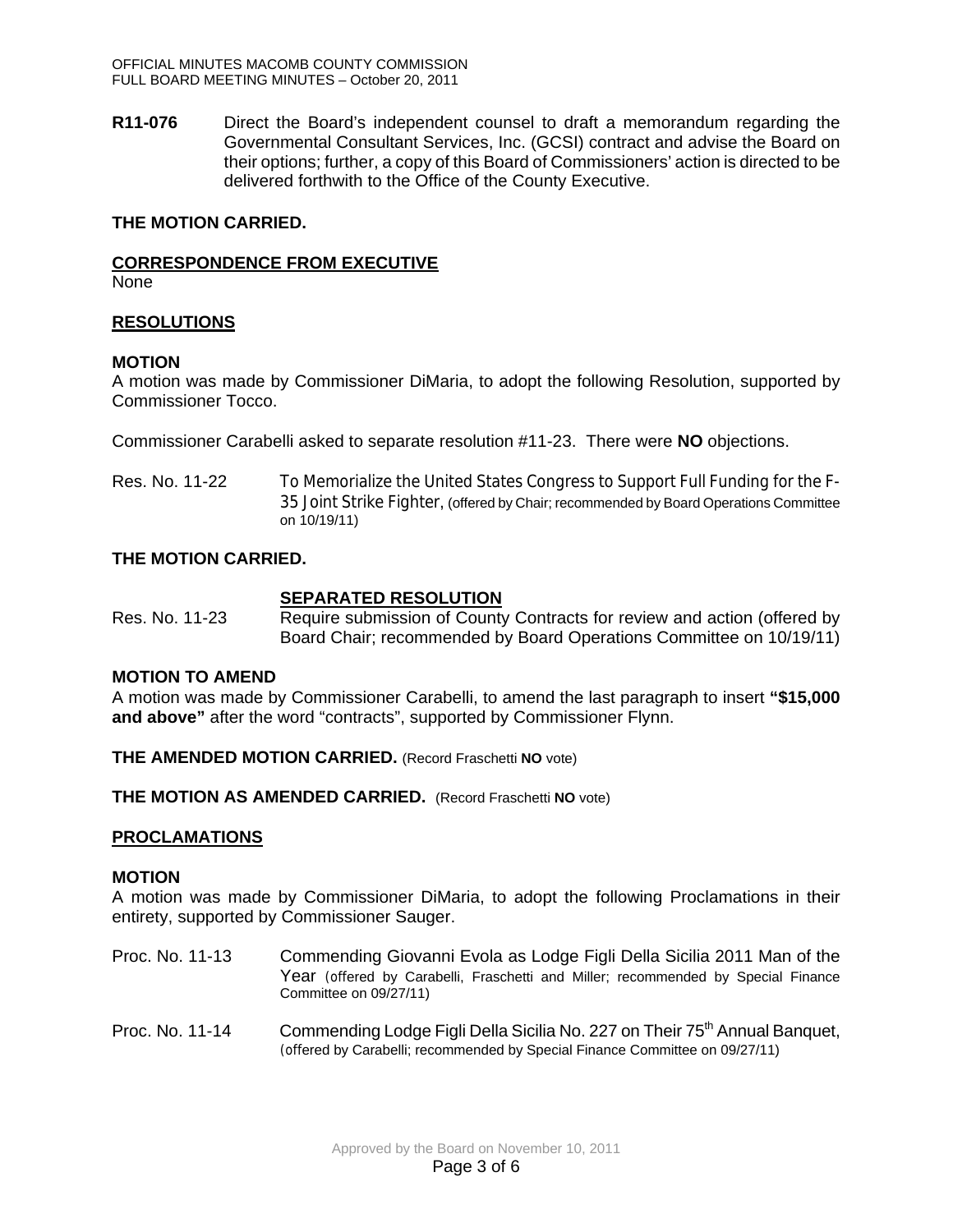| Proc. No. 11-15 | Commending Robert A. Hison on his Retirement as Mayor of the City Of St.<br>Clair Shores, (offered by Fraschetti; recommended by Special Finance Committee on<br>09/27/11                                          |
|-----------------|--------------------------------------------------------------------------------------------------------------------------------------------------------------------------------------------------------------------|
| Proc. No. 11-16 | Commending Macomb County Community Mental Health on Their<br>Achievement of Earning a Three-Year Accreditation by CARF International,<br>(offered by Moceri; recommended by Special Finance Committee on 09/27/11) |
| Proc. No. 11-17 | Commending Michael G. Kinney on his Years of Service to the Veterans<br>Affairs Commission (offered by Moceri & Tocco; recommended by Special Finance<br>Committee on 09/27/11)                                    |
| Proc. No. 11-18 | Proclaiming November 13 - 19, 2011 as Homeless Awareness Week in<br>Macomb County (offered by Vosburg; recommended by Board Operations Committee<br>on 10/19/11)                                                   |
| Proc. No. 11-19 | Commending Detroit Sportsmen's Congress on Their 75 <sup>th</sup> Anniversary<br>(offered by Carabelli; recommended by Board Operations Committee on 10/19/11)                                                     |
| Proc. No. 11-20 | Commending Brett William Nicholson on Achieving the Status of Eagle<br>Scout (offered by Miller)                                                                                                                   |

# **THE MOTION CARRIED.**

# **APPOINTMENTS**

# Board Appointments:

# a) **BOARD OF CANVASSERS:**

2 vacancies; 1 Democrat and 1 Republican 4 year terms beginning 11/01/11 through 10/31/15

# **DEMOCRATS**

- Margaret Theresa Armstrong
- Patricia Bill
- Joyce Marlene-White LaLonde

# **REPUBLICANS**

- Cassandra Bellow
- Janice Nearon
- Jean Uhl

A roll call vote was taken:

Voting for Patricia Bill was: Sauger, DiMaria, Flynn, Gralewski, Carabelli, Brown, Vosburg, Miller, Fraschetti, Tocco, Smith and Sabatini. There were 12 votes for Patricia Bill.

Voting for Janice Nearon was: Sauger, DiMaria, Flynn, Gralewski, Carabelli, Brown, Vosburg, Miller, Fraschetti, Tocco, Smith and Sabatini. There were 12 votes for Janice Nearon.

Margaret Theresa Armstrong, Joyce Marlene-White LaLonde, Cassandra Bellow and Jean Uhl each received 0 votes.

# **Patricia Bill and Janice Nearon were appointed to the Board of Canvassers.**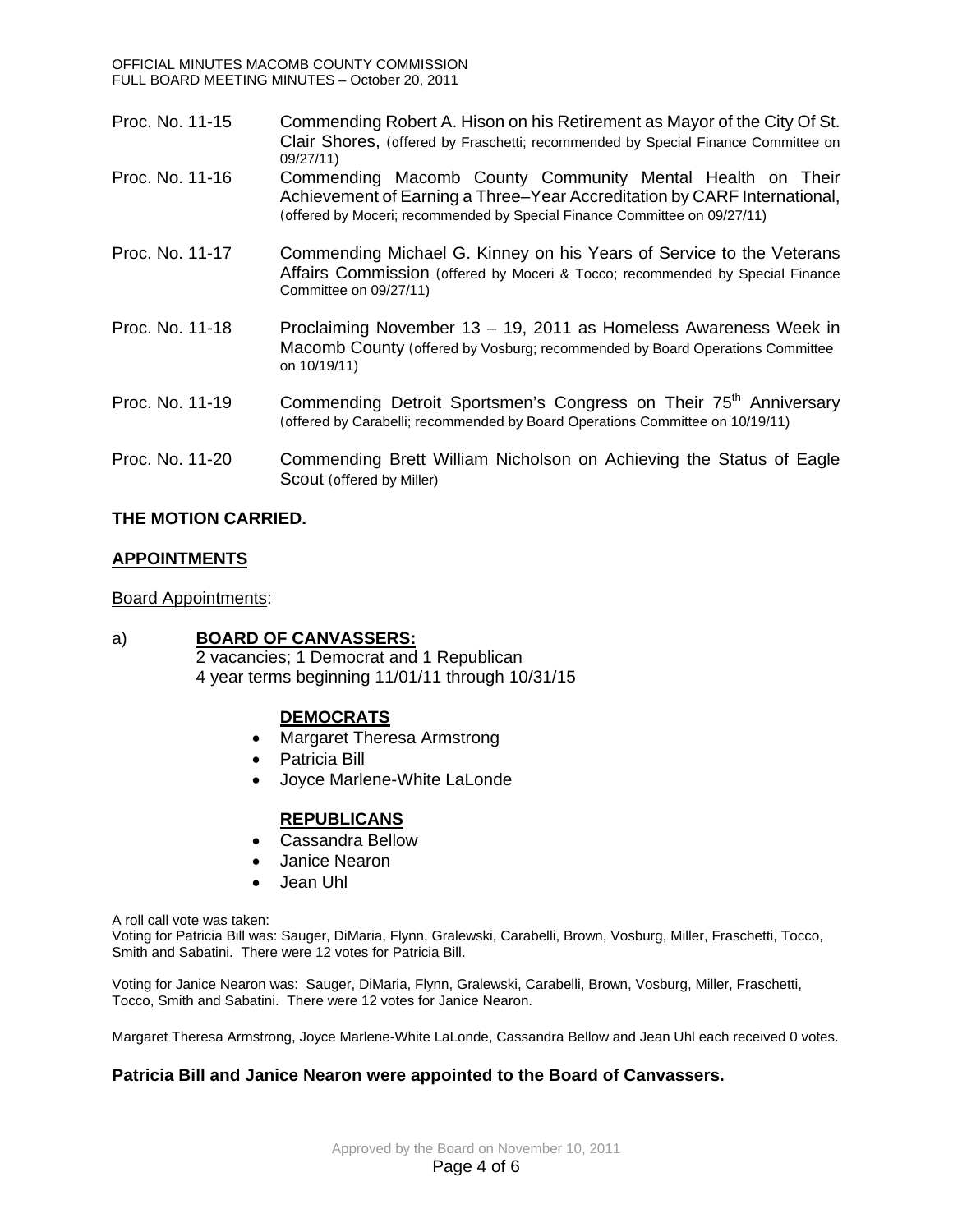# b) **SUBSTANCE ABUSE ADVISORY COUNCIL:**

1 appointment / 7 reappointments 3 year terms beginning upon appointment through 08/31/14

- Monique Stanton Appointment
- Joelene Beckett Re-appointment
- Gary Burnett Re-appointment
- Jeffrey Oldham Re-appointment
- Elizabeth Risher Re-appointment
- James Skelton Re-appointment
- Joanne Smyth Re-appointment
- Patti Steele Re-appointment

### **MOTION**

A motion was made by Commissioner Brown, to concur with the recommendation of the Community Mental Health Board of Directors and Office of Substance Abuse to approve the appointments and re-appointments as recommended, supported by Commissioner Flynn. **THE MOTION CARRIED.** 

#### **NEW BUSINESS**

Commissioner Fraschetti spoke regarding not having any correspondence from the executive within the last 8 months.

Commissioner Flynn inquired about all the contracts that were signed and were forwarded to the Executive's office.

# **PUBLIC PARTICIPATION**

None

# **ROLL CALL**

|                          |                 |                | <b>NOT</b>     |
|--------------------------|-----------------|----------------|----------------|
| <b>NAME</b>              | <b>DISTRICT</b> | <b>PRESENT</b> | <b>PRESENT</b> |
| Toni Moceri              |                 |                | x              |
| Marvin Sauger            | 2               | X              |                |
| Phillip A. DiMaria       | 3               | X              |                |
| David J. Flynn           | 4               | Χ              |                |
| Ray Gralewski            | 5               | X              |                |
| James L. Carabelli       | 6               | Χ              |                |
| Don Brown                |                 | X              |                |
| Kathy D. Vosburg         | 8               | Χ              |                |
| <b>Fred Miller</b>       | 9               | Χ              |                |
| <b>Roland Fraschetti</b> | 10              | Χ              |                |
| Kathleen E. Tocco        | 11              | X              |                |
| <b>Bob Smith</b>         | 12              | Χ              |                |
| Joe Sabatini             | 13              | x              |                |